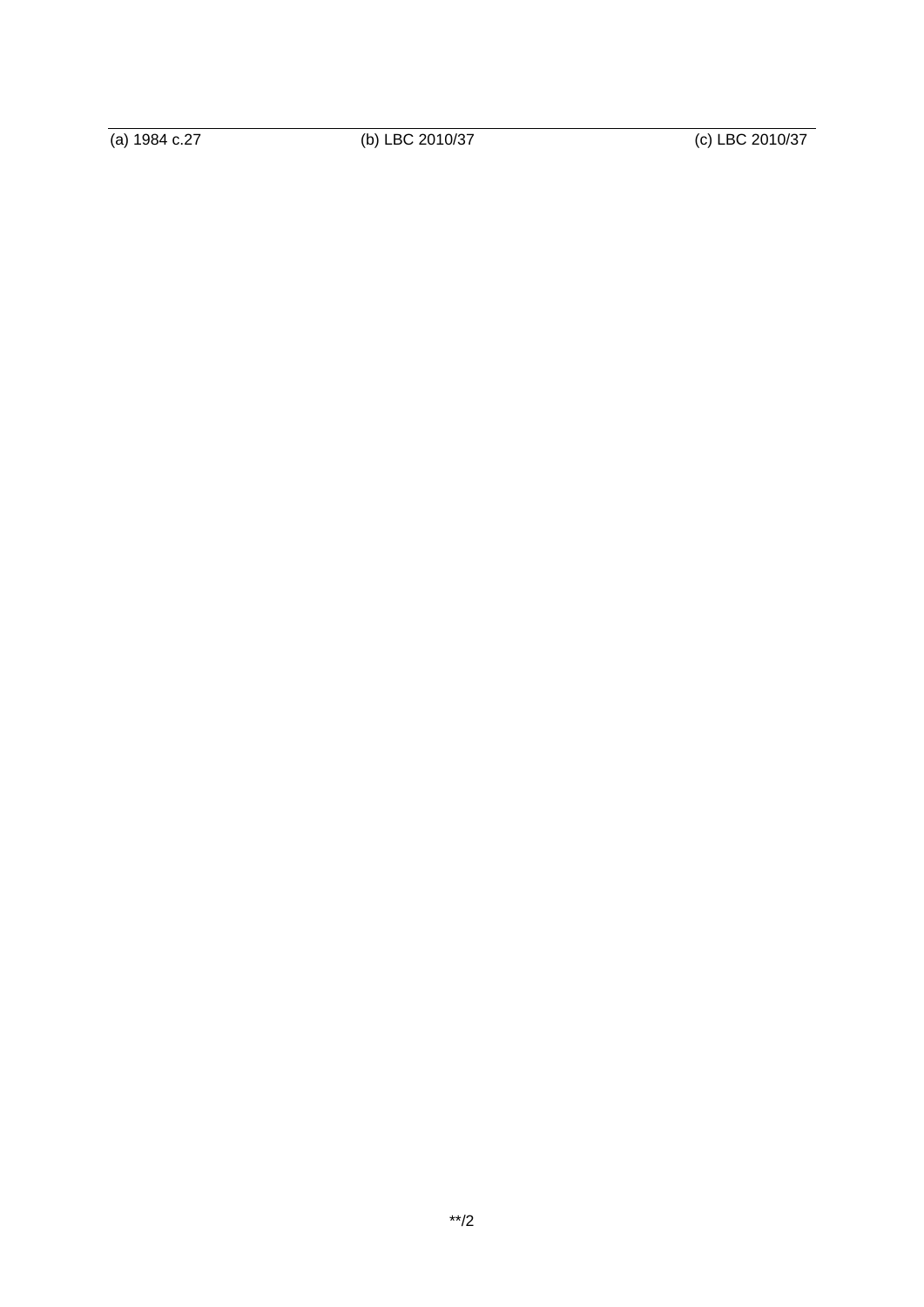- (2) The reference in this Article to a white line marking shall be construed as a reference to the white line marking (either broken or continuous) provided for in Schedule 7 to the Traffic Signs Regulations and General Directions 2016(a) or, if applicable, authorised by the Secretary of State by virtue of section 64 of the Road Traffic Regulation Act 1984.
- (3) The provisions of the Order of 2010 (other than Articles 3, 16 and 41) shall apply to the area designated as a parking place by this Order as if in those provisions any reference to a parking place included a reference to the area designated as a parking place by this Order and as if any reference to Schedule 1 to the Order of 2010 included a reference to the Schedule to this Order.

## Placing of traffic signs, etc.

- 5. The Council shall:
	- (a) place and maintain traffic signs indicating the limits of the parking place referred to in the Schedule to this Order;
	- (b) place and maintain in or in the vicinity of the parking place referred to in the Schedule to this Order traffic signs indicating that such parking place may be used during the permitted hours for the leaving only of the vehicles specified in Article 4(2) of the Order of 2010;
	- (c) carry out such other work as is reasonably required for the purposes of the satisfactory operation of the parking place referred to in the Schedule to this Order.

Dated this \*\*\* day of \*\*\* 202\*.

Ben Stevens Highway Network Manager